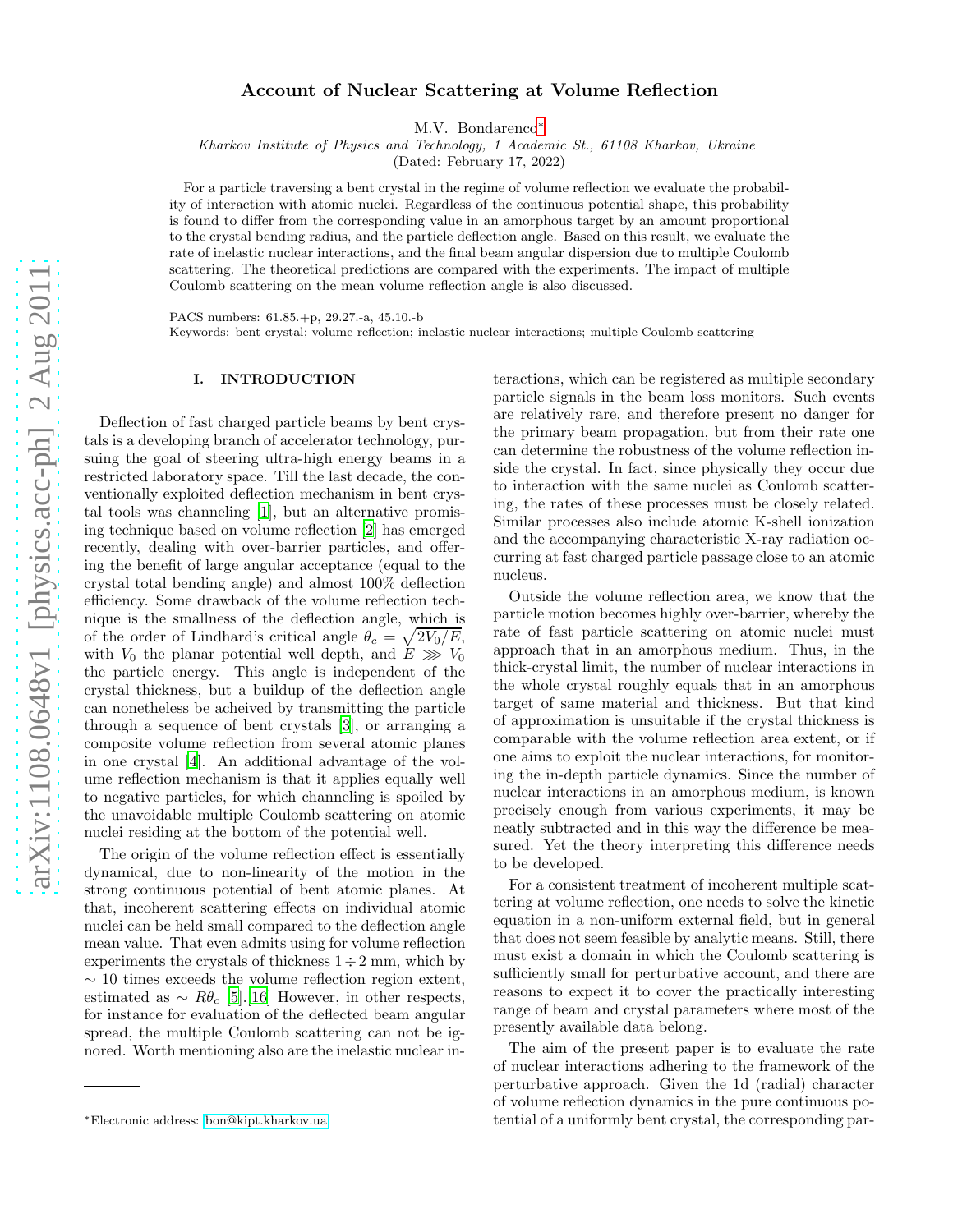ticle trajectories may be expressed analytically, and the probability of a nuclear interaction be calculated along the known path. In Sec. [II](#page-1-0) we implement this procedure, for particles of different charge sign, and different orientations of the crystal: (110) and (111). In Sec. [III](#page-5-0) limitations of the perturbative approach are determined. In Sec. [IV](#page-6-0) we apply the results of Sec. [II](#page-1-0) to the probability of inelastic nuclear interactions at specific experimental conditions, comparing the theory with the experiment. In Sec. [V](#page-7-0) we extend the theory predictions to elastic scattering and address the issue of the volume-reflected beam angular divergence. The conclusions are given in Sec. [VI.](#page-10-6)

## <span id="page-1-0"></span>II. INELASTIC NUCLEAR INTERACTION PROBABILITY UNDER NEGLECT OF COULOMB SCATTERING

Volume reflection process assumes particle interaction with the bent crystal in a planar orientation. At that, the atomic density in each plane may be regarded as uniform. Since all the nuclei are located in the planes, one particle crossing of an atomic plane may be viewed as an elementary act of nuclear interaction. If all the planes are packed them with the same density and equidistant[\[17\]](#page-10-7), with the inter-planar distance  $d$ , the probability of any kind of nuclear interaction in one atomic plane crossed at a tangential angle  $\theta$  is

<span id="page-1-1"></span>
$$
P_1 = n_{\rm at} \sigma_A \frac{d}{\sin \theta},\tag{1}
$$

where  $\sigma_A$  is the corresponding cross-section on a single nucleus, and  $n_{\text{at}}$  the atomic density in the crystal volume. For elastic scattering one must employ the transport cross-section ( $\sigma_A = \sigma_{\rm tr}$ ), while for inelastic interactions – the total inelastic cross-section on a Silicon nucleus ( $\sigma_A = \sigma_{\text{inel}}$ ). More specifically, the inelastic interactions may be genuinely nuclear, involving multiple hadron production, or electromagnetic, e.g., ionization of the small-radius atomic K-shell[\[18\]](#page-10-8) and the accompanying characteristic X-ray radiation. In the Glauber approximation, all the high-energy nuclear and electromagnetic cross-sections are energy-independent, though one might take their weak energy dependence into account, if desired.

In the case of a straight crystal, and for a highly overbarrier particle, when  $\theta$  is much greater than the critical value,

<span id="page-1-2"></span>
$$
\theta \gg \theta_c, \tag{2}
$$

and thus is subject to negligible variation within the crystal (var $\theta \leq \theta_c \ll \theta$ ), summing up contributions [\(1\)](#page-1-1) for  $\approx \frac{L \sin \theta}{d}$  crossed planes would yield the total nuclear interaction probability:

$$
P = n_{\text{at}} \sigma_A L \qquad \left( \begin{array}{c} \text{straight crystal,} \\ \text{highly over-barrier motion} \end{array} \right). \tag{3}
$$

This value is independent of d and  $\theta$ , and is equal to the corresponding probability in an amorphous medium – not surprisingly since the particle flow covers each nucleus with the same density, equal to that in the initial beam outside the crystal. In this sense, one can speak about an "amorphous orientation" of a perfect crystal even. By the same token, the latter notion applies in bent crystal regions where the particle motion is highly over-barrier.

In the volume reflection case, however, condition [\(2\)](#page-1-2) in the vicinity of a radial reflection point breaks down. In this region the plane crossing angle varies considerably along the particle path, hence it is to be evaluated accurately at each plane crossing. To this end, the particle trajectory must be computed beyond the straight line approximation and, neglecting the multiple scattering, we are going to approximate it by a trajectory in the pure continuous potential. If the crystal is bent uniformly (which is sufficiently credible nowadays), the trajectory description simplifies in cylindrical coordinates, with the bent planes corresponding to surfaces of constant radius relative to some axis far outside of the crystal. Thereat, the plane crossing angle sine entering Eq. [\(1\)](#page-1-1) expresses simply as the time derivative of the particle radial coordinate:

<span id="page-1-3"></span>
$$
\sin \theta \approx \dot{r}.\tag{4}
$$

Inserting Eq. [\(4\)](#page-1-3) to Eq. [\(1\)](#page-1-1) and summing over all the planes crossed by the particle, we obtain the total inelastic nuclear interaction probability in a bent crystal:

$$
P \approx n_{\text{at}} \sigma_A d \sum_n \frac{1}{\dot{r}_n} \qquad \text{(in a uniformly bent crystal)}.
$$
\n(5)

Since the particle motion straightens out away from the volume reflection area, there the nuclear interaction rate per unit length should approach that in an amorphous medium. Hence, the difference between the number of nuclear interactions in an oriented crystal and in an "unoriented" crystal may be expressed as

<span id="page-1-6"></span>
$$
\Delta P = n_{\rm at} \sigma_A \Delta L,\tag{6}
$$

where the isolated geometrical factor

<span id="page-1-4"></span>
$$
\Delta L = \lim_{L \to \infty} \left( \sum_{n} \frac{d}{\dot{r}_n} - L \right) \tag{7}
$$

is expected to be finite and independent of L, representing the excess (or deficit) of the target nuclear interaction range.

In this section we will concentrate on evaluation of limit [\(7\)](#page-1-4). To begin with, note that the trajectory in a centrally-symmetric continuous potential is symmetric with respect to the reflection point, enabling one to count the crossed planes beginning from the reflection point in only one direction and double the result:

<span id="page-1-5"></span>
$$
\Delta L = 2 \lim_{n_{\text{max}} \to \infty} \left( \sum_{m=0}^{n_{\text{max}}} \frac{d}{\dot{r}_{n_{\text{max}}-m}} - t_{\text{refl}} \right). \tag{8}
$$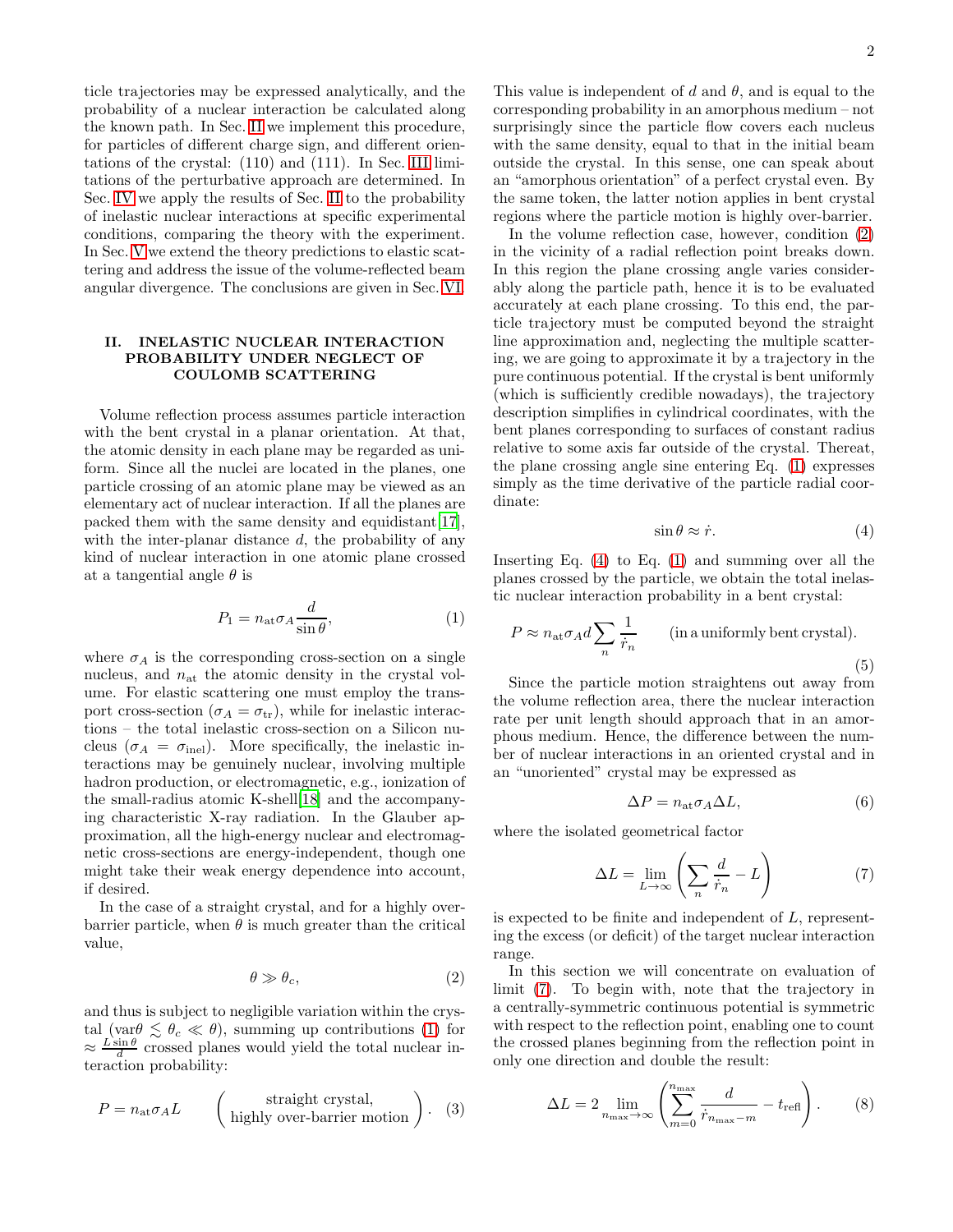Here  $t_{\text{refl}}$  is the distance from the reflection point to the crystal boundary – say, its front face, where the entrance angle  $\theta_0$  relative to the atomic planes is known (see Fig. [1\)](#page-2-0). This quantity is expressible through the particle trajectory, too. In fact, at large  $n_{\text{max}}$  it is unambiguously related with the total volume reflection angle  $\theta_{\text{refl}}$ , which can be evaluated in a model approach [\[7](#page-10-9)], or measured. In the small-angle approximation, from Fig. [1](#page-2-0) one infers[\[19\]](#page-10-10),

<span id="page-2-2"></span>
$$
\theta_{\text{def}}/2 = \lim_{\theta_0 \to \infty} (\theta_0 - t_{\text{refl}}/R). \tag{9}
$$

Having traded  $t_{\text{refl}}$  for  $\theta_0$ , the latter angle now is to be related with  $n_{\text{max}}$ . But this relation, in fact, appears to be trivial in the thick crystal limit whose condition is

$$
\theta_0^2 = \frac{L^2}{R^2} \gg \frac{V_0}{E} \qquad \text{("thick"-crystal limit)}.\tag{10}
$$

Indeed, utilizing the transverse energy conservation law in a cylindrically symmetric continuous potential  $V(r)$ ,

<span id="page-2-5"></span>
$$
E_{\perp} = \frac{E}{2}\dot{r}^2 + V(r) - E\frac{r}{R},\tag{11}
$$

we extract

<span id="page-2-3"></span>
$$
n_{\text{max}} = \frac{R\theta_0^2}{2d} + \mathcal{O}\left(\frac{VR}{Ed}\right) \equiv \frac{R\theta_0^2}{2d} + \mathcal{O}\left(\frac{R}{R_c}\right), \quad (12)
$$

where

<span id="page-2-1"></span>
$$
R_c \simeq \frac{Ed}{4V_0} \approx \text{cm} \frac{E}{5 \,\text{GeV}}\tag{13}
$$

is the Tsyganov's critical radius [\[1](#page-10-0)]. Solving Eq. [\(13\)](#page-2-1) for  $\theta_0$ , we get

$$
\theta_0 = \sqrt{\frac{2d}{R}} \sqrt{n_{\text{max}}} + \mathcal{O}\left(\sqrt{\frac{R}{2dn_{\text{max}}}} \frac{V}{2E}\right). \tag{14}
$$

Here the interaction-dependent correction term asymptotically vanishes as  $n_{\text{max}} \to \infty$ , and may be omitted under the limit sign.

Combining Eqs. [\(8,](#page-1-5) [9\)](#page-2-2) and [\(12\)](#page-2-3), we cast  $\Delta L$  in form

<span id="page-2-4"></span>
$$
\Delta L = R\theta_{\text{def}} + 2\sqrt{2Rd} \lim_{n_{\text{max}} \to \infty} \left( \sum_{m=0}^{n_{\text{max}}} \frac{\sqrt{d/2R}}{\dot{r}_{n_{\text{max}}-m}} - \sqrt{n_{\text{max}}} \right)
$$
(15)

#### A. Orientation (110)

To proceed, we need to evaluate the terms of the sequence of angles  $\dot{r}_n$  entering the denominator in Eq. [\(15\)](#page-2-4). For a silicon crystal in planar orientation (110),  $\dot{r}_n$  actually appears to be a fairly simple function of the plane order number n, independently of the precise shape of



<span id="page-2-0"></span>FIG. 1: Relation between the volume reflection angle, the angle of particle entrance to the crystal, the depth of the reflection point and the crystal bending radius. Dashed arcs – bent atomic planes. Solid curve – schematic of the particle trajectory.

the inter-planar continuous potential. From Eq. [\(11\)](#page-2-5) we express

<span id="page-2-6"></span>
$$
\dot{r} = \sqrt{2\left(\frac{E_{\perp} - V}{E} + \frac{r}{R}\right)},\tag{16}
$$

with  $E_{\perp} = E_{\perp}(\theta_0, b)$  depending on the particle initial conditions including its impact parameter b and the incidence angle  $\theta_0$  with respect to the planes. Now, granted the periodocity of the intra-crystal continuous potential, values of  $V(r)$  are equal at atomic plane locations:

$$
V(r_n) = V|_{r \in \text{at-plane}} = \text{const.} \tag{17}
$$

As for r in the centrifugal energy term in Eq.  $(16)$ , its value at different atomic planes differs only by a multiple of d:

$$
r_n = r_{n_{\text{max}}} + (n_{\text{max}} - n)d \qquad (n \le n_{\text{max}}). \tag{18}
$$

With this in mind, we can write

<span id="page-2-7"></span>
$$
\dot{r}_{n_{\text{max}}-m} = \sqrt{2\frac{d}{R}(\eta + m)}, \quad m = 0, 1, 2, ..., \tag{19}
$$

where variable

.

<span id="page-2-8"></span>
$$
\eta = \frac{(E_{\perp} - V(r_{n_{\text{max}}}))R}{Ed} + \frac{r_{n_{\text{max}}}}{d} \tag{20}
$$

accumulates all the dependence on the inital conditions. An important notice is that it belongs to an interval of unit length:

$$
\eta_{\min} < \eta \le \eta_{\min} + 1,\tag{21}
$$

in order to secure the relation  $\min\{r_n^2\} = \max\{r_{n-1}^2\}.$ 

Substituting  $r_{n_{\text{max}}-m}$  from Eq. [\(19\)](#page-2-7) to Eq. [\(15\)](#page-2-4), we cast it in form

<span id="page-2-9"></span>
$$
\Delta L = R\theta_{\text{defl}} + \sqrt{2Rd\zeta} \left(\frac{1}{2}, \eta\right) \qquad (\text{Si (110)}), \quad (22)
$$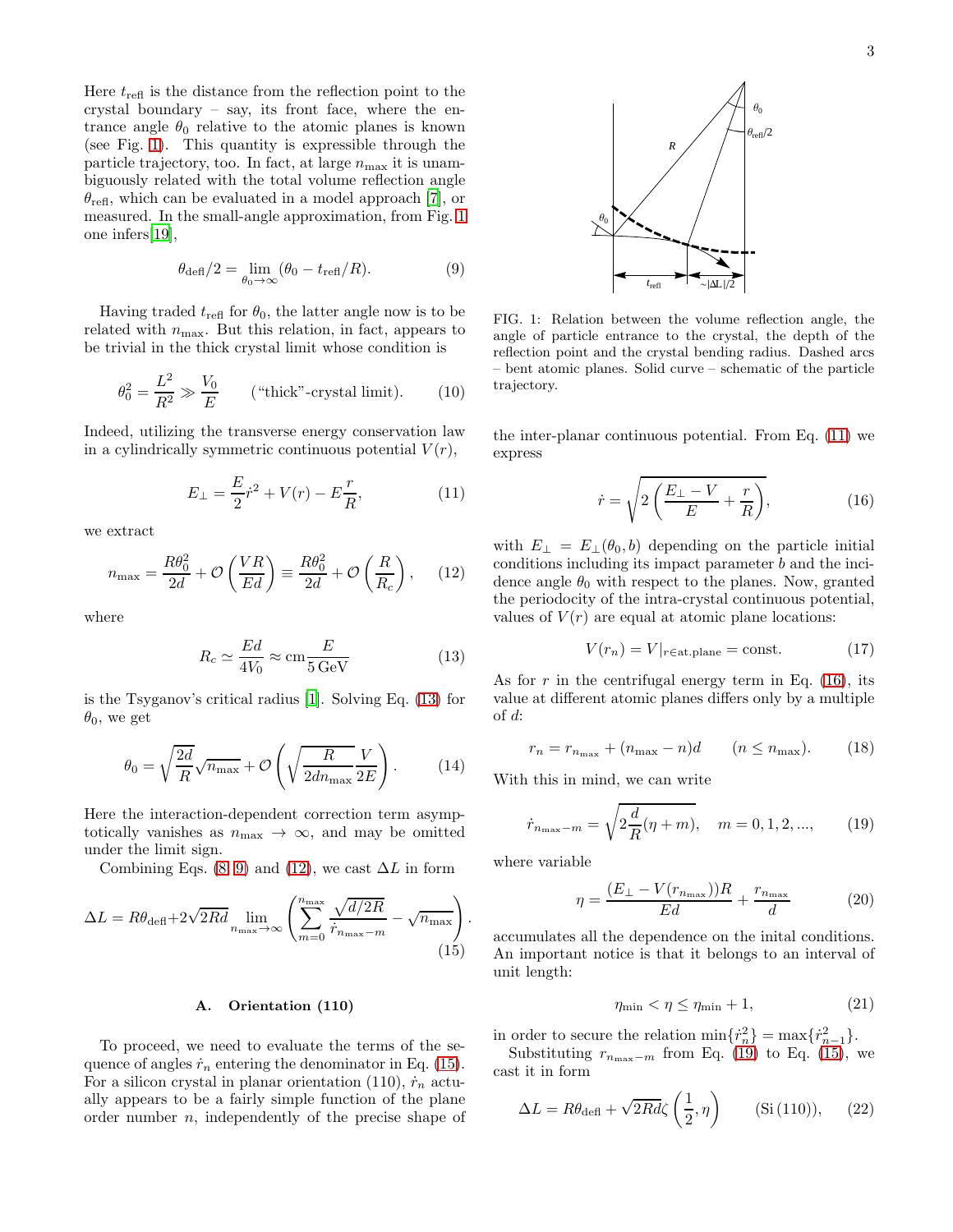

<span id="page-3-3"></span>FIG. 2: Blue curve – behavior of Hurwitz zeta function [\(23\)](#page-3-0), red curve – its approximation  $(24)$ , black dotted curve – ap-proximation [\(25\)](#page-3-2) valid for  $\eta > 1$ . The integral from the function over this interval equals zero (Eq. [\(33\)](#page-4-0)).

where

<span id="page-3-0"></span>
$$
\zeta\left(\frac{1}{2},\eta\right) = \lim_{n_{\text{max}} \to \infty} \left( \sum_{m=0}^{n_{\text{max}}} \frac{1}{\sqrt{\eta + m}} - 2\sqrt{n_{\text{max}}} \right). \quad (23)
$$

The latter function is categorized as Hurwitz (or generalized Riemann) zeta with the parameter equal  $\frac{1}{2}$  (for a general definition of  $\zeta(\alpha, v)$  see [\[9\]](#page-10-11)). For all practical purposes, it may be approximated by

<span id="page-3-1"></span>
$$
\zeta\left(\frac{1}{2},\eta\right) \approx \frac{1}{\sqrt{\eta}} + \frac{1}{2\sqrt{\eta+1}} - 2\sqrt{\eta+1}, \quad \forall \eta, \qquad (24)
$$

obtained by application to the sum in [\(23\)](#page-3-0) (with the first, singular term being singled out) of the Euler-Maclaurin formula [\[10\]](#page-10-12). Furthermore, at  $\eta > 1$  it admits a simpler approximation

<span id="page-3-2"></span>
$$
\zeta\left(\frac{1}{2},\eta\right) \approx -2\sqrt{\eta - \frac{1}{2}} \qquad (\eta > 1) \tag{25}
$$

(see Fig. [2\)](#page-3-3).

## B. Orientation (111)

In case of orientation (111), the continuous potential values at all the planes are still equal, but the intreplanar intervals assume alternating values  $d/4$  and  $3d/4$ . Thereat, the calculation principle remains the same, except that the summation over the atomic planes is carried out separately for odd and even numbers. The result then involves two different  $\zeta$  functions:

$$
\Delta L = R\theta_{\text{def}} + \sqrt{\frac{Rd}{2}} \left[ \zeta\left(\frac{1}{2}, \eta_1\right) + \zeta\left(\frac{1}{2}, \eta_2\right) \right] \quad (\text{Si (111)}),
$$
\n(26)

where depending on which of the non-equivalent planes is encountered the last,

<span id="page-3-4"></span>
$$
\eta_{\min} < \eta_1 \le \eta_{\min} + \frac{3}{4}, \quad \eta_2 = \eta_1 + \frac{1}{4}, \tag{27a}
$$

or

<span id="page-3-5"></span>
$$
\eta_{\min} < \eta_1 \le \eta_{\min} + \frac{1}{4}, \quad \eta_2 = \eta_1 + \frac{3}{4}.\tag{27b}
$$

For positive particles, the probability of case [\(27a\)](#page-3-4) equals  $3/4$ , while that of case  $(27b)$  is  $1/4$ . For negative particles at  $R > 4R_c$  the case [\(27a\)](#page-3-4) is realized with the unit probability, because the higher potential barriers completely shadow the minor ones, even in spite of the centrifugal energy tilt.

So far the formulation held for particles of any charge sign. But in what concerns the last unknown quantity  $\eta_{\text{min}}$ , the situation turns principally different for positively and for negatively charged particles. Below we will analyze these two cases separately.

#### C. Positively charged particles

In the case of positively charged particles (typically protons, which are most important for ultra-high energy accelerator applications), determination of  $\eta_{\min}$  is particularly simple. Consider, again, the case of orientation (110). At particle entrance to the reflection interval (see Fig. [3a](#page-4-1)), the minimum of the kinetic energy is achieved when the particle passes the last potential barrier with a vanishing kinetic energy. But for positively charged particles that barrier coincides with the atomic plane, the kinetic energy on which we want to know. So, at  $\eta_{\min}$ this energy merely tends to zero:

<span id="page-3-6"></span>
$$
\min\left\{\dot{r}_{n_{\text{max}}}^2\right\} = 0 \quad \Rightarrow \quad \eta_{\text{min}} = \frac{R}{2d} \min\left\{\dot{r}_{n_{\text{max}}}^2\right\} = 0,\tag{28}
$$

i.e.,  $\eta$  belongs to the interval  $0 < \eta \leq 1$  (actually ex-hibited in Fig. [2\)](#page-3-3). The divergence of function  $\zeta(1/2, \eta)$ at the physical interval end-point  $\eta \to 0$  corresponds to a grazing crossing of the last atomic plane. The other end-point value equals  $\zeta(1/2, 1) = \zeta(1/2) \approx -1.46$ . Note that with the known lower limit [\(28\)](#page-3-6),  $\eta$  may even be found without the need to evaluate  $n_{\text{max}}$ , if one rewrites Eq.  $(20)$  as

<span id="page-3-8"></span>
$$
\eta \equiv \left\{ \eta \right\}_{\text{f}} = \left\{ \frac{(E_{\perp} - V|_{r \in \text{at-plane}})R}{Ed} + \frac{r_{\text{plane}}}{d} \right\}_{\text{f}}, \quad (29)
$$

with braces  $\{\}$ f signifying the operation of taking the fractional part, and  $r_{\text{plane}}$  being r at any atomic plane (without a difference under the  $\{\}$ <sub>f</sub> sign).

Since at  $\eta \lesssim 1$  typical values of function  $\zeta$  are  $\sim 1$ , the ratio of the two terms in [\(22\)](#page-2-9) is of the order

<span id="page-3-7"></span>
$$
\frac{\sqrt{2Rd}}{R\theta_c} = \sqrt{\frac{R_c F_{\text{max}}d}{RV_0}} \simeq \sqrt{\frac{4R_c}{R}}.\tag{30}
$$

It is known that the quality volume reflection is possible provided  $R > 4R_c$  (see [\[7\]](#page-10-9)), whereat ratio [\(30\)](#page-3-7) appears to be  $\lt 1$ . But in actual practice that ratio may still be sizeable, especially at  $\eta \to 0$  where  $\zeta$  function blows up.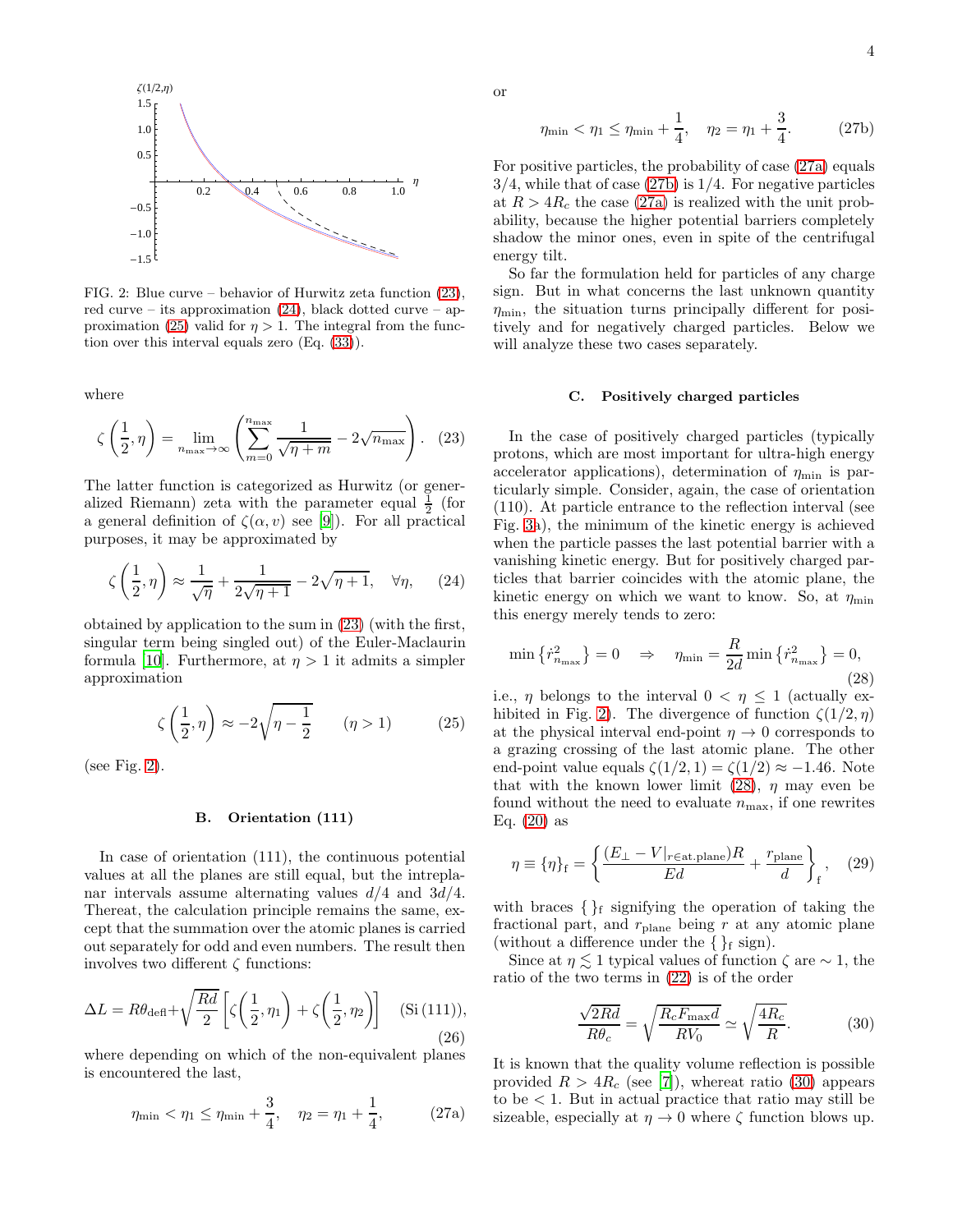

<span id="page-4-1"></span>FIG. 3: Determination of the range of variation of parameter  $\eta$  in crystal orientation (110); (a) – for positively charged particles; (b) – for negatively charged particles. For details see text.

Then, it might seem that  $\eta$  must necessarily be specified issuing from the initial conditions.

However, one should remember that in a real beam the initial conditions for the particle entering the crystal are not quite certain. The beam transverse dimensions are always much greater than inter-atomic distances in the crystal, therefore the particle impact parameters b have to be averaged over. Besides that, the indeterminancy  $\delta\theta_0$  of the angles in the incident beam is usually large compared to  $d/L$ , and needs averaging in a vicinity of the mean value  $\theta_0$ .

Examining Eq. [\(29\)](#page-3-8), we see that the expression under the fractional part sign contains contributions from the initial kinetic and potential energies in an additive way:  $E_{\perp} = \frac{E}{2}\theta_0^2 + V(b)$ . Actually, fluctuations of both contributions are large:

<span id="page-4-6"></span>
$$
\delta \left( \frac{R}{Ed} \frac{E}{2} \theta_0^2 \right) \simeq \frac{R \theta_0}{d} \delta \theta_0 \sim \frac{L}{2d} \delta \theta_0 \gg 1, \tag{31}
$$

and

$$
\delta\left(\frac{R}{Ed}V\right) \sim \frac{RV_0}{Ed} \sim \frac{R}{4R_c} > 1.
$$
 (32)

Thus, at fluctuations of particle parameters in a real beam,  $\eta$  spans its unit definition interval many times, and each time its relation with  $\theta_0$  and b is approximately linear, so in fact,  $\eta$  may be treated as a uniformly distributed random variable. Then, averaging over the beam is equivalent to unweighted averaging over  $\eta$ . But

such an average of function  $\zeta$  entering [\(22\)](#page-2-9) gives zero due to identity

<span id="page-4-0"></span>
$$
\int_0^1 d\eta \zeta \left(\frac{1}{2}, \eta\right) = 0,\tag{33}
$$

straightforwardly checkable from definition [\(23\)](#page-3-0). That leads to a simple and model-independent relation:

<span id="page-4-2"></span>
$$
\langle \Delta L \rangle = R \langle \theta_{\text{def}} \rangle \qquad \text{(positively charged particles)}.\tag{34}
$$

The same result [\(34\)](#page-4-2) is obtained for orientation (111).

### D. Negatively charged particles

The distinction of the negatively charged particle (typically,  $\pi^-$ ) case is that atomic plane positions do not coincide with the tops of the potential barriers – thus, here  $\eta_{\min} > 0$  (see Fig. [3b](#page-4-1)). To determine the value of  $\eta_{\min}$ , we need to know the particle kinetic energy at the last plane crossing, which in the present case equals the difference of potential energies between the atomic plane and the top of the preceding barrier:

$$
\frac{E}{2} \min \dot{r}_{n_{\text{max}}}^2 = V|_{r \in \text{top}} - V|_{r \in \text{plane}} \approx V_0 \left(1 - \frac{R_c}{R}\right)^2.
$$
\n(35)

Here the last equality is exact for a parabolic inter-planar potential, while for a non-parabolic one it also turns to be exact in the limits  $R \gg R_c$  and  $R \to R_c$ , so heuristically we may expect it to be sufficiently accurate on the whole interval  $R > R_c$ . Therewith, we derive

<span id="page-4-4"></span>
$$
\eta_{\min} = \frac{R}{2d} \min \dot{r}_{n_{\max}}^2 \approx \frac{V_0 R}{Ed} \left( 1 - \frac{R_c}{R} \right)^2. \tag{36}
$$

In this expression,  $\frac{V_0 R}{E d} \approx \frac{R}{4R_c}$ , which for quality volume reflection is supposed to be  $> 1$ . From Fig. [2](#page-3-3) we see that at  $\eta > 1$  function  $\zeta(1/2, \eta)$  is fairly smooth and may be linearized in  $\eta$  about the midpoint  $\eta_{\text{min}} + 1/2$ . Taylorexpanding Eq. [\(25\)](#page-3-2), we get:

<span id="page-4-3"></span>
$$
\zeta\left(\frac{1}{2},\eta\right) \approx -2\sqrt{\eta_{\min}} - \frac{1}{\sqrt{\eta_{\min}}} \left(\eta - \eta_{\min} - \frac{1}{2}\right). \quad (37)
$$

Averaging of the last term of Eq. [\(37\)](#page-4-3) over the unit interval of  $\eta$  gives zero. Substituting in the first term of [\(37\)](#page-4-3)  $\eta_{\text{min}}$  from Eq. [\(36\)](#page-4-4), and all that to Eq. [\(22\)](#page-2-9), we obtain the final expresson for the average nuclear range difference in the case of (110) orientation:

<span id="page-4-5"></span>
$$
\langle \Delta L \rangle = R \langle \theta_{\text{defl}} \rangle - 2R \theta_c \left( 1 - \frac{R_c}{R} \right) \tag{38}
$$

(negatively charged particles, Si(110)).

At  $R \gg 4R_c$ , when  $\langle \theta_{\text{def}} \rangle \approx \theta_c$ , Eq. [\(38\)](#page-4-5) reduces to

<span id="page-4-7"></span>
$$
\langle \Delta L \rangle \approx -R\theta_c. \tag{39}
$$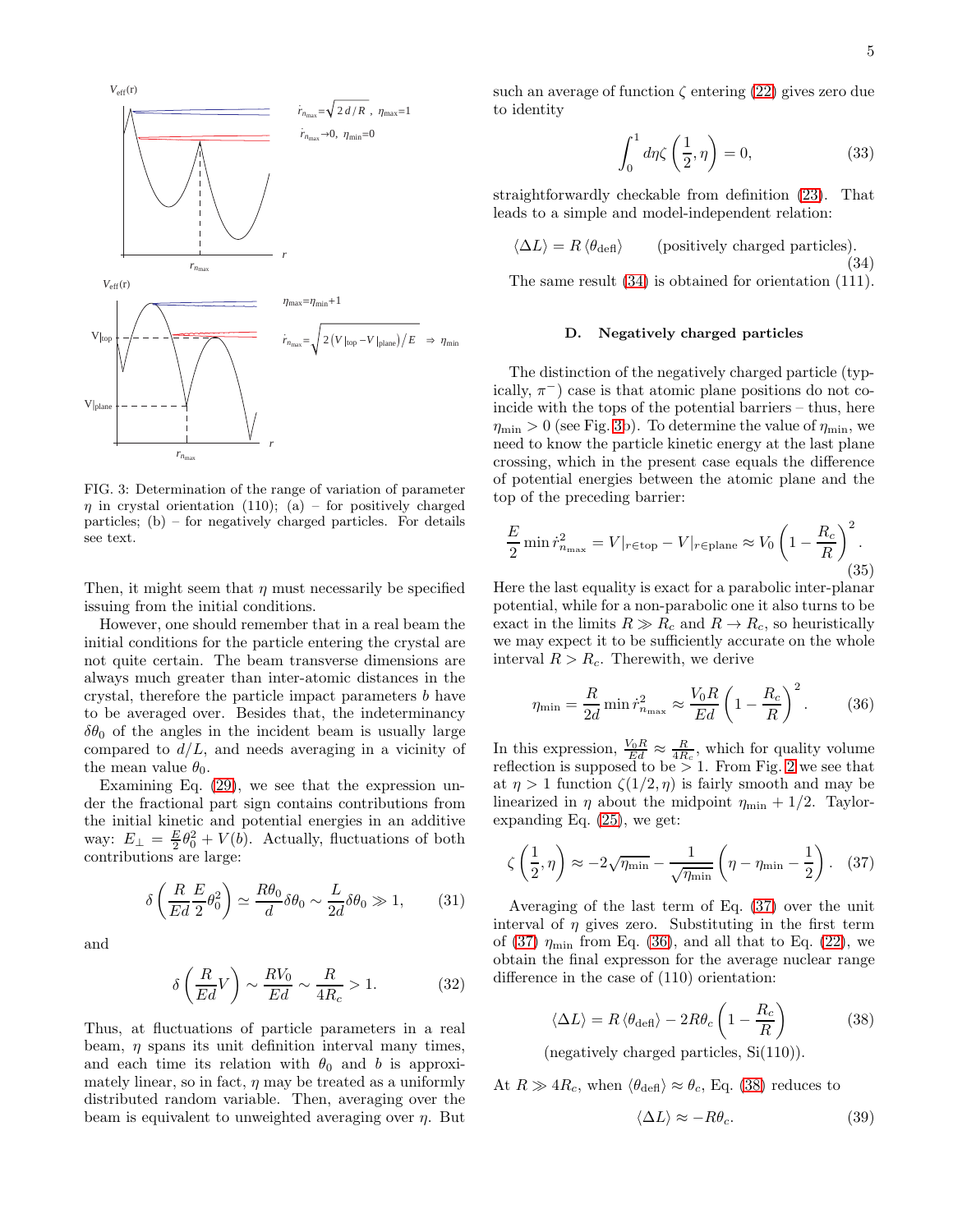For orientation (111) in the negative particle case the calculation is more complicated. We will qoute the result under the condition  $R > 4R_c$ , retaining only the linear correction in  $R_c/R$ , which is relatively simple:

$$
\langle \Delta L \rangle = R \langle \theta_{\text{def}} \rangle - 2R \theta_c \left( 1 - \frac{5R_c}{3R} \right) \tag{40}
$$

(negatively charged particles, Si(111)).

Here we let  $\theta_c = \sqrt{2V_L/E}$ , and  $R_c \simeq \frac{3Ed}{16V_L}$ , with  $V_L$  the larger well depth in a straight crystal (see [\[1\]](#page-10-0)).

Eqs. [\(34,](#page-4-2) [38\)](#page-4-5) are our main results. Comparing them, we see that for positive particles the nuclear range excess is positive, while for negative particles it is negative (i. e. there is a deficit), being of the same order in magnitude. This situation is rather natural since positive particles are repelled from the atomic planes and cross them more tangentially, while negative particles are attracted, crossing the planes more steeply. From the practical side, it is worth noting that in order to detect the discussed effect, it might actually be easier to measure the difference not between the volume reflection case and the amorphous orientation, but between volume reflection cases for positively and negatively charged particles in the same bent crystal – since thereat the signal is  $\sim 1.5$  times larger.

## <span id="page-5-0"></span>III. VIOLATION OF VOLUME REFLECTION DYNAMICS BY MULTIPLE SCATTERING

The perturbative treatment of multiple scattering in the previous section permitted us to derive simple formulae, but their physical reliability yet depends on the crystal and the beam parameters. In this section, we will work out quantitative conditions at which the perturbative treatment of multiple scattering is justified, concentrating on positive particle case (which is simpler and more important for applications). We will also touch upon the general trend in the  $\theta_{\text{def}}$  dependence on R due to multiple scattering.

#### A. Condition of coherent dynamics dominance

The quantity representing the multiple scattering influence on the volume reflection is the multiple scattering mean square angle  $\sigma_{\text{am}}$  within the volume reflection area extent  $~\sim~ R\theta_{\text{def}}$ . It competes with the dynamical angles, but it is a subtle issue to find among them the most sensitive quantity. For positively charged particles, most certainly, the smallest angle is that of the last atomic plane crossing,  $\dot{r}_{n_{\text{max}}}$ . Employing Eq. [\(19\)](#page-2-7), the average  $\dot{r}_{n_{\text{max}}}$  may be estimated as

<span id="page-5-3"></span>
$$
\langle \dot{r}_{n_{\text{max}}} \rangle = \int_0^1 d\eta \dot{r}_{n_{\text{max}}} = \frac{2}{3} \sqrt{\frac{2d}{R}} \approx \sqrt{\frac{d}{R}}. \tag{41}
$$

Note that in contrast to  $\theta_c$ , it does not depend on the particle energy, instead involving the crystal bending radius. At particle energies and crystal radii suitable for volume reflection,  $\langle \dot{r}_{n_{\text{max}}} \rangle$  is smaller than  $\theta_c$ , as long as

$$
\frac{\langle \dot{r}_{n_{\text{max}}} \rangle}{\theta_c} \sim \sqrt{\frac{2R_c}{R}} \ll 1. \tag{42}
$$

The angle of multiple scattering (in projection onto one relevant transverse direction perpendicular to the active family of atomic planes) is determined by the Highland-Lynch-Dahl formula [\[14\]](#page-10-13) [\[20](#page-10-14)]

<span id="page-5-1"></span>
$$
\sigma_{\rm am}(T) = \frac{13.6 \,\text{MeV}}{E} \sqrt{\frac{T}{X_0}} \left( 1 + 0.038 \ln \frac{T}{X_0} \right), \quad (43)
$$

with T the traversed material thickness, and  $X_0$  the material-dependent radiation length constant (for silicon  $X_0 \approx 9.36$  cm). The origin of the logarithm of T in Eq. [\(43\)](#page-5-1) is due to the Rutherford large-angle "tail" of multiple scattering, slightly affecting the Gaussianity of the profile. Formula [\(43\)](#page-5-1) works with an accuracy of a few percent for high- and intermediate-Z substances. At  $T \sim 0.2 \div 1$  mm, i. e.  $1 + 0.038 \ln \frac{T}{X_0} \simeq 0.8 \pm 0.03$ , Eq. [\(43\)](#page-5-1) may be used in the simplified form

<span id="page-5-2"></span>
$$
\sigma_{\rm am}(T) \approx \frac{11 \,\text{MeV}}{E} \sqrt{\frac{T}{X_0}} \tag{44}
$$

(Note that the coefficient 11 MeV here is appreciably smaller than estimate  $\sqrt{\frac{4\pi}{\alpha}} \frac{m}{\sqrt{2}} = \frac{21.2 \text{ MeV}}{\sqrt{2}} \approx 14.8 \text{ MeV}$ often used within the simplest leading logarithm approximation).

Inserting into Eq. [\(44\)](#page-5-2) T  $\sim$  R $\theta_c$ , and dividing by Eq. [\(41\)](#page-5-3), we arrive at a requirement

<span id="page-5-8"></span><span id="page-5-5"></span>
$$
\frac{\sigma_{\text{am}}(R\theta_c)}{\langle \dot{r}_{n_{\text{max}}} \rangle} \simeq R \frac{11 \,\text{MeV}}{E} \sqrt{\frac{\theta_c}{X_0 d}} \ll 1,\tag{45a}
$$

which may be viewed as a restriction on the crystal bending radius:

<span id="page-5-7"></span>
$$
R \ll R_{\text{mult}}(E) \qquad \text{(coherent dynamics dominance)},\tag{45b}
$$

if we introduce

<span id="page-5-4"></span>
$$
R_{\text{mult}}(E) = \frac{E}{11 \text{ MeV}} \sqrt{\frac{X_0 d}{\theta_c}} = \text{m} \left(\frac{E}{18 \text{ GeV}}\right)^{5/4}.
$$
 (46)  
(positively charged particles)

(We evaluate  $\theta_c = \sqrt{2V_0/E}$  with  $V_0 = 22.7$  eV for Si(110)). From Eq.  $(46)$ , [\(13\)](#page-2-1) we note that at relativistic particle energies definitely  $R_{\text{mult}} \gg 4R_c$ . Hence, there exists a range of crystal curvatures  $4R_c < R < R_{\text{mult}}$  covering the practically most relevant cases  $R > 4R_c$ , and at the same time not subject to strong multiple scattering.

It is also instructive to compare the restriction  $R$  <  $R_{\text{mult}}$  with that stemming from the crystal finite thickness:

<span id="page-5-6"></span>
$$
R \ll L/\theta_c \sim 100 \,\text{m}.\tag{47}
$$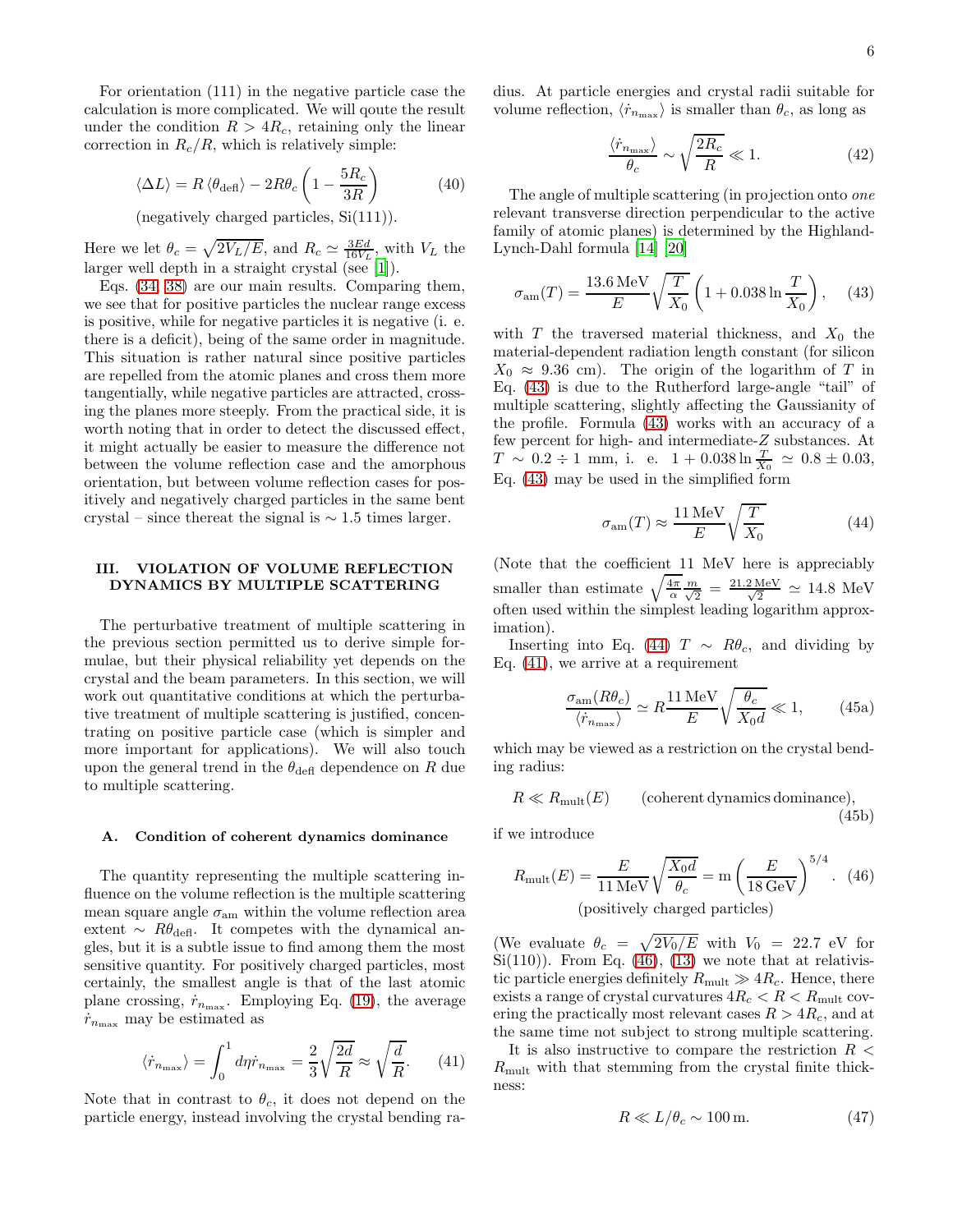Limitation [\(45\)](#page-5-5) will be more restrictive than [\(47\)](#page-5-6) if  $\frac{L}{m m} \gg \left(\frac{E}{1.75 \text{ TeV}}\right)^{3/4}$ . Hence, at not very high energies and not very thin crystals, such as they are nowadays, boundary effects on the volume reflection are inessential. In principle, the boundary condition effect is to reduce  $\langle \theta_{\text{def}} \rangle$ , but the multiple scattering can manage that alone – as we will discuss below.

## B. Suppression of the mean angle of volume reflection by multiple scattering

The effect of multiple scattering on  $\langle \theta_{\text{def}} \rangle$ , which is needed for input in Eqs. [\(34,](#page-4-2) [38\)](#page-4-5), in the first order must vanish, due to the symmetry of the incoherent scattering in the scattering angle sign. Hence,  $\langle \theta_{\text{def}} \rangle$  is also a convenient variable for representing the onset of multiple scattering non-linearity.

In general, the strong multiple scattering manifests itself as follows. Once condition [\(45b\)](#page-5-7) is violated, the multiple scattering can affect the particle trajectory in the last volume reflection interval. At still larger R, it may affect the trajectory even before the last interval is reached. But since the non-zero mean deflection angle effect receives significant contribution from the last interval, if the particle does not reach it in due way, the volume reflection may be effectively terminated. This must be definitely true for those particles which scatter outwards in r, while those scattered inwards may still have a chance to volume reflect later. Thus, at  $R > R_{\text{mult}}$ the value of  $\langle \theta_{\text{def}} \rangle$  is from general reasons expected to decrease. Eventually, the particle net deflection ought to vanish as the crystal straightens out. But the rate of the decrease can not be assessed without a proper calculation, or reference to experimental data.

On the other hand, it is well known that in the region  $R < R_{\text{mult}}$  function  $\langle \theta_{\text{def}} \rangle(R)$  grows with the increase of R. There exists a definite theoretical prediction for the mean angle of volume reflection in a pure continuous potential (applying harmonic approximation to the latter, which works well in (110) orientation for silicon) [\[7\]](#page-10-9). For positive particles the formula reads[\[21\]](#page-11-0)

<span id="page-6-1"></span>
$$
\langle \theta_{\text{def}} \rangle_{\text{harm}} \approx \theta_{\text{lim}} \left( 1 - \frac{d}{\theta_c^2 R} \right), \qquad \theta_{\text{lim}} = \frac{\pi}{2} \theta_c, \quad (48)
$$

$$
(4R_c < R < Rmult, positive particles).
$$
 (49)

Since function  $\langle \theta_{\text{def}} \rangle(R)$  decreases to the both sides of  $R_{\text{mult}}$ , it must achieve a maximum somewhere around  $R_{\text{mult}}$  – a prominent feature to look for in computer simulation and experiments.

### C. Scaling law at large  $R$

At the present state of affairs, the data on volume reflection are not very abundant, particularly at  $R > R_{\text{mult}}$ .



<span id="page-6-2"></span>FIG. 4: Dependence of the mean volume reflection angle for positively charghed particles on the crystal curvature. Blue points – experimental data for protons at 400 GeV[\[11\]](#page-10-15). Solid curve – theoretical prediction [\(48\)](#page-6-1) taking into account only dynamics in the pure continuous potential. Red points – measurement for positively and negatively charged particles at 13 GeV [\[13](#page-10-16)]. Dashed line – interpolation.

For positively charged particles and orientation (110), in the range  $R > R<sub>mult</sub>$  there is only one experimental point – at  $E = 13$  GeV and  $R = 2.4$  m, which corresponds to  $R \simeq 3.6R_{\text{mult}}$ . On the other hand, at  $R < R_{\text{mult}}$  a relatively detailed experiment was performed at  $E = 400$ GeV [\[11](#page-10-15)]. To link these two experiments, one may suggest that at  $R > R_{\text{mult}} \gg R_c$ , scale  $R_c$  drops out, and so  $\langle \theta_{\text{def}} \rangle / \theta_{\text{lim}}$  becomes a function of the ratio  $R/R_{\text{mult}}(E)$ only. Then, in the plot of  $\langle \theta_{\text{def}} \rangle / \theta_{\text{lim}}$  vs.  $R/R_{\text{mult}}$  data at 13 GeV may be used to continue the dependence at 400 GeV (see Fig. [4\)](#page-6-2). Its behavior, slowly decreasing with  $R$  beyond  $R_{\text{mult}}$ , is close to that obtained in simulation [\[5\]](#page-10-4) at a single energy 400 GeV [\[22\]](#page-11-1). Thus, our expression [\(46\)](#page-5-4) for  $R_{\text{mult}}(E)$  for positive particles is not unreasonable, and so is the scaling law hypothesis.

For negatively charged particles, it is unobvious whether formula [\(46\)](#page-5-4) is applicable as well. Even if not, there must exist a similar expression for  $R_{\text{mult}}$  for negative particles, monotonously increasing with E. However, there are experimental indications [\[12,](#page-10-17) [13\]](#page-10-16) that the volume reflection pattern at the same energy for positively and negatively charged particles strongly differs. For negative particles with the decrease of energy, and hence increase of  $R/R_{\text{mult}}$ , the mean deflection angle rapidly diminishes. We will not speculate about this behavior until more detailed evidence arrives.

### <span id="page-6-0"></span>IV. COMPARISON WITH EXPERIMENT FOR INELASTIC NUCLEAR INTERACTION PROBABILITY

We are finally in a position to test predictions of Sec. [II](#page-1-0) against the available experimental data. The most straightforward check is supposed to be with the results of experiments on inelastic nuclear scattering. At present, the only such experiment is that with 400 GeV protons using a  $L = 2$  mm thick silicon crystal at a single value of the crystal bending radius  $R = 10$  m [\[6](#page-10-18)].

The results of this experiment are displayed in Fig. [5](#page-7-1)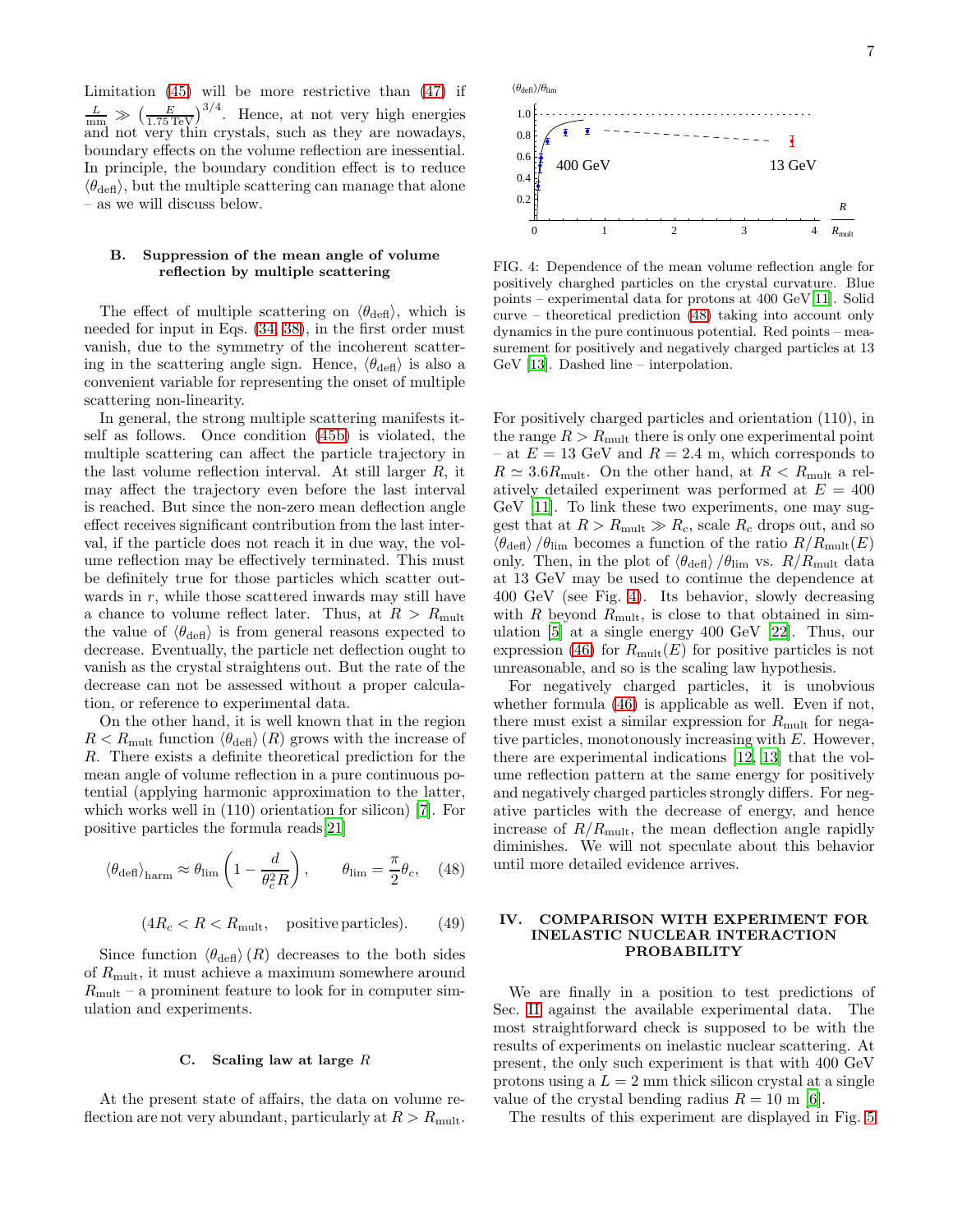

<span id="page-7-1"></span>FIG. 5: (adapted from [\[6\]](#page-10-18)). Dependencies of the inelastic nuclear interaction probability of 400 GeV protons in the  $R =$ 10 m crystal on the cutting angle of the incident beam: (1) – for 'amorphous orientation',  $(2)$  – for the case of volume reflection.

(adapted from [\[6\]](#page-10-18)). In fact, the inelastic nuclear interaction rate was measured for varying cutting angles  $\delta\theta_0$ . When the cutting angle was sufficiently large (which ought to correspond to perfect averaging over b or  $E_{\perp}$ ), the measured relative difference was about constant, on the level

<span id="page-7-3"></span>
$$
\frac{\langle \Delta L \rangle}{L} \approx (5 \pm 2)\%.\tag{50}
$$

Our prediction, using the experimentally determined mean value  $\langle \theta_{\rm def} \rangle_{\rm exp} = 13.35\,\mu$ rad at the given curvature  $1/R = 0.1 \text{m}^{-1}$  amounts to[\[23\]](#page-11-2)

<span id="page-7-2"></span>
$$
\frac{\langle \Delta L \rangle}{L} = \frac{R \langle \theta_{\text{def}} \rangle_{\text{exp}}}{L} = 6.67\%.
$$
 (51)

The theoretical accuracy of prediction [\(51\)](#page-7-2) can be estimated as  $\mathcal{O}(R/R_{\text{mult}})$  (see Eq. [\(45\)](#page-5-5)). Substituting here  $R = 10$  m, and

# $R_{\text{mult}}(400 \,\text{GeV}) \approx 50 \,\text{m}$ ,

we infer  $R/R_{\text{mult}} \approx 1/5$ . That is commensurable with the relative difference between our theory and the experiment (Eqs. [\(50\)](#page-7-3) and [\(51\)](#page-7-2)). Needless to say, the approximate agreement of one number does not conclusively validate the theory. Measurements at different crystal thicknesses and bending radii would be worthwhile.

A curious feature in Fig. [5](#page-7-1) is that at small cutting angles  $(\leq 2 \mu \text{rad})$  the difference between the rate of inelastic nuclear interactions at volume reflection and in an amorphous case seems to depart from a constant and actually vanish, although experimental errors in this region are too high for an unambiguous conclusion. In principle, some sensitivity to  $\delta\theta_0$  could emerge due to imperfect averaging and to the impact of the second term in Eq. [\(22\)](#page-2-9). To check this possibility, let us estimate the range of variation of the argument  $\eta$  under the variation of  $\theta_0$  in an

interval  $\delta\theta_0 \sim 2 \mu$ rad. From Eq. [\(31\)](#page-4-6) we get

$$
\delta \eta = \frac{R}{d} \theta_0 \delta \theta_0 \sim \frac{L}{2d} \delta \theta_0 \sim 10. \tag{52}
$$

Apparently, this number is still much greater than the unit interval of variable  $\eta$  definition, hence with the variation of  $\theta_0$  in that range,  $\eta$  actually scans its definition interval several times, i. e. cutting angles down to  $\sim 1 \mu$ rad still can have no significant impact on  $\Delta L$ . So, we can only attribute the small-cutting-amgle fluctuation of  $\langle \Delta L \rangle$  to enhanced experimental errors reflecting the difficulty of achieving such small cutting angles.

# <span id="page-7-0"></span>V. ANGULAR SPREAD DUE TO ELASTIC MULTIPLE SCATTERING

Registration of inelastic nuclear scattering discussed in the previous Section requires dedicated instrumentation like beam loss monitors. But even in a minimal beam deflection setup, the nuclear interactions shall manifest themselves through an angular broadening of the final beam. A complication here arises because the broadening receives an additional contribution from the impact parameter dependence of the deflection angle, even in a pure continuous potential. In fact, the latter contribution is anisotropic, but the beam spread transverse to the direction of deflection is rarely measured, so in the published experimental data on the beam dispersion in the direction of deflection they contribute together. As usual, the main source of broadening is away from the volume reflection region, but we suppose it to be subtractable. The problem, again, is to explain the difference from the amorphous orientation, and the difference between positive and negative particles.

The proper subtraction is possible if the kinetics of the particle passage through the crystal is decomposed into three distinct stages: pure incoherent multiple scattering upstream the volume reflection region (where the beam acquires Gaussian shape), pure dynamical broadening in the volume reflection region, and pure incoherent multiple scattering downstream of it. In terms of the corresponding angular distribution functions that expresses as

<span id="page-7-4"></span>
$$
\frac{dw}{d\theta} = \int d\theta_2 \frac{e^{-\frac{(\theta - \theta_2)^2}{2\sigma_2^2}}}{\sqrt{2\pi}\sigma_2} \int d\theta_1 \frac{dw_{\text{coh}}(\theta_2 - \theta_1)}{d(\theta_2 - \theta_1)} \frac{e^{-\frac{\theta_1^2}{2\sigma_1^2}}}{\sqrt{2\pi}\sigma_1},\tag{53}
$$

where we assumed the upstream and downstream incoherent scattering to be purely Gaussian, and  $dw_{\text{coh}}$  is the angular distribution function in a pure continuous potential (slightly averaged over the particle incidence angles). The small portion of multiple Coulomb scattering within the volume reflection region may be included either in the upstream or downstream scattering piece, as long as it is small, and thus additive. Moreover, if in [\(53\)](#page-7-4) we change the integration variables, one integration can be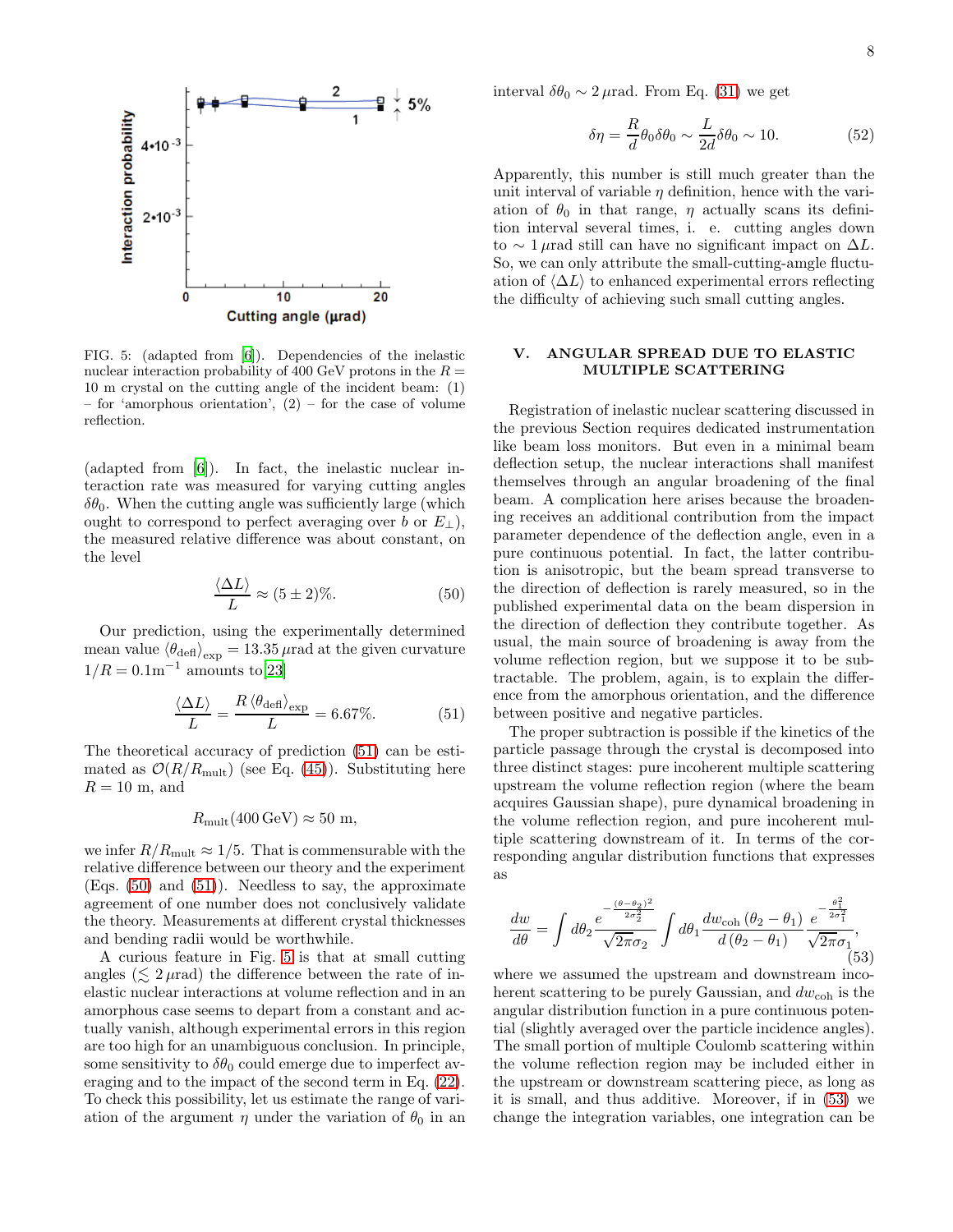taken, with the result

<span id="page-8-0"></span>
$$
\frac{dw}{d\theta} = \int d\alpha \frac{dw_{\text{coh}}(\alpha)}{d\alpha} \frac{1}{\sqrt{2\pi (\sigma_1^2 + \sigma_2^2)}} e^{-\frac{(\theta - \alpha)^2}{2(\sigma_1^2 + \sigma_2^2)}} \quad (54)
$$

depending only on the sum  $\sigma_1^2 + \sigma_2^2$ . Obviously, the latter sum must be equated to  $\sigma_{am}^2(L + \Delta L)$ , and thereby the precise positions of the boundaries separating the different kinetic regions prove to be inessential.

Examining Eq. [\(54\)](#page-8-0), one should realize that for real crystals, usually, the width of  $dw_{\text{coh}}/d\alpha$  is smaller than  $\sigma_{\text{am}}^2$ , whereby the resulting angular distribution becomes close to a Gaussian, anyway. So, it is described essentially in terms of two moments:

$$
\langle \theta \rangle = \int d\theta \theta \frac{dw}{d\theta} \qquad \left( \int d\theta \frac{dw}{d\theta} = 1 \right), \qquad (55)
$$

and

$$
\sigma^2 = \int d\theta \, (\theta - \langle \theta \rangle)^2 \, \frac{dw}{d\theta}.\tag{56}
$$

The mean value  $\langle \theta \rangle$  only receives contribution from  $dw_{\text{coh}}/d\theta$ :

$$
\langle \theta \rangle = \int d\theta \theta \frac{dw_{\text{coh}}}{d\theta} \tag{57}
$$

(as was implied in Sec. [III\)](#page-5-0), while when we evaluate  $\sigma^2$ from Eq. [\(54\)](#page-8-0), the coherent and incoherent contributions to it appear to be just additive:

<span id="page-8-2"></span>
$$
\sigma^2 = \sigma_{\text{am}}^2 (L + \Delta L) + \sigma_{\text{coh}}^2
$$
  
\n
$$
\equiv \sigma_{\text{am}}^2 (L) + \sigma_{\text{am}}^2 (R \langle \theta_{\text{def}} \rangle) + \sigma_{\text{coh}}^2,
$$
 (58)

with

$$
\sigma_{\text{coh}}^2 = \int d\theta \, (\theta - \langle \theta \rangle)^2 \, \frac{dw_{\text{coh}}}{d\theta}.\tag{59}
$$

Angular distribution  $dw_{\text{coh}}/d\theta$  was evaluated in [\[7](#page-10-9)] in the model of harmonic continuous potential between (110) silicon crystallographic planes. It has some differences, for positive and negative particles, as does the nuclear interaction rate calculated in Sec. [II.](#page-1-0) Let us begin with the case of positive particles, to which most of the data refer.

#### Positively charged particles

For positive particles, at  $R > 4R_c$  the coherent part of the angular distribution looks as (see Eq.  $(72)$  of  $[7]$ ) $[24]$  $[24]$ 

$$
\frac{dw_{\rm coh}}{d\theta} = \frac{R\theta_c}{\pi d} \Theta \left( \frac{\pi d}{2R\theta_c} - |\theta - \langle \theta \rangle| \right),\tag{60}
$$

Θ being the Heavyside unit step function, and  $\langle θ \rangle$  being given by Eq. [\(48\)](#page-6-1). The corresponding  $\sigma_{\rm coh}$  ensues as

<span id="page-8-1"></span>
$$
\sigma_{\rm coh} \approx \frac{\pi}{2\sqrt{3}\theta_c} \frac{d}{R},\tag{61}
$$

notably being inversely proportional to the crystal bending radius. For a realistic continuous potential the numerical coefficient in [\(61\)](#page-8-1) may slightly differ, but that is not crucial for the following estimates.

Measurements of total  $\sigma^2$  for 400 GeV protons interacting with a (110) silicon crystal were carried out in experiment [\[11](#page-10-15)]. There, in order to get access to the intrinsic volume reflection angular divergence  $\sigma_{\rm coh}$ , the difference

$$
\sigma^2 - \sigma_{\text{am}}^2(L) = \bar{\sigma}_{v.r.}^2 \tag{62}
$$

was evaluated. From Eq. [\(58\)](#page-8-2) we see, however, that it differs from pure  $\sigma_{\rm coh}$ :

<span id="page-8-3"></span>
$$
\bar{\sigma}_{\text{v.r.}} = \sqrt{\sigma^2 - \sigma_{\text{am}}^2} = \sqrt{\sigma_{\text{coh}}^2 + \sigma_{\text{am}}^2 (R \langle \theta_{\text{def}} \rangle)},\qquad(63)
$$

 $\bar{\sigma}_{v.r.} \neq \sigma_{coh}.$ 

Assuming condition [\(45a\)](#page-5-8) to hold, we may insert explicit theoretical expressions [\(44\)](#page-5-2), [\(61\)](#page-8-1), [\(48\)](#page-6-1) into Eq.  $(63)$ , which leads to a non-scaling R-dependence of the measured quantity  $\bar{\sigma}_{v.r.}$ :

<span id="page-8-4"></span>
$$
\bar{\sigma}_{v.r.} = \sqrt{\frac{\pi^2}{12\theta_c^2} \frac{d^2}{R^2} + \frac{\pi\theta_c}{2} \left(\frac{11 \,\text{MeV}}{E}\right)^2 \frac{R - d/\theta_c^2}{X_0}} \quad (64)
$$
\n
$$
(R < R_{\text{mult}}).
$$

The most characteristic feature of function [\(64\)](#page-8-4) is the existence of a minimum. The minimum location is found by equating to zero the derivative of the radicand with respect to R:

<span id="page-8-6"></span>
$$
R_*(E) = \frac{1}{\theta_c} \sqrt[3]{\frac{\pi}{3} X_0 d^2} \left(\frac{E}{11 \,\text{MeV}}\right)^{2/3} \simeq \left(\frac{E}{38 \,\text{GeV}}\right)^{7/6} \text{m.}
$$
\n(65)

The physical meaning of  $R_*$  is not vastly different from that of  $R_{\text{mult}}$  – it marks the scale of R where the multiple scattering compares with coherent deflection angles, with the proviso that  $R_{\text{mult}}$  is derived from generic reasoning in terms of the particle trajectory, while  $R_*$  – in terms of specific contributions to the beam broadening in the crystal. However, the actual expressions for  $R_{\text{mult}}$  and  $R_*$  differ; moreover, their ratio

<span id="page-8-5"></span>
$$
\frac{R_{\text{mult}}}{R_*} = \left(\frac{3}{\pi} \frac{E}{11 \text{ MeV}}\right)^{1/3} \left(\frac{X_0}{d}\right)^{1/6} \sqrt{\frac{\theta_c}{2}} \simeq \left(\frac{E}{50 \text{ MeV}}\right)^{1/12} \tag{66}
$$

even depends on the particle energy, albeit pretty weakly. At ultra-relativistic energies ratio  $(66)$  is  $> 1.5$ , justifying the use of Eq. [\(64\)](#page-8-4), but up to LHC energies it does not exceed 3. The minimal value of  $\bar{\sigma}_{v.r.}$ 

$$
\bar{\sigma}_{\min} = \bar{\sigma}_{v.r.}(R = R_*) \simeq \left(\frac{1 \,\text{keV}}{E}\right)^{2/3} \tag{67}
$$

sets the scale of  $\bar{\sigma}_{v.r.}$  at  $R \geq R_*$ , because beyond  $R_*$ function [\(64\)](#page-8-4) varies slowly.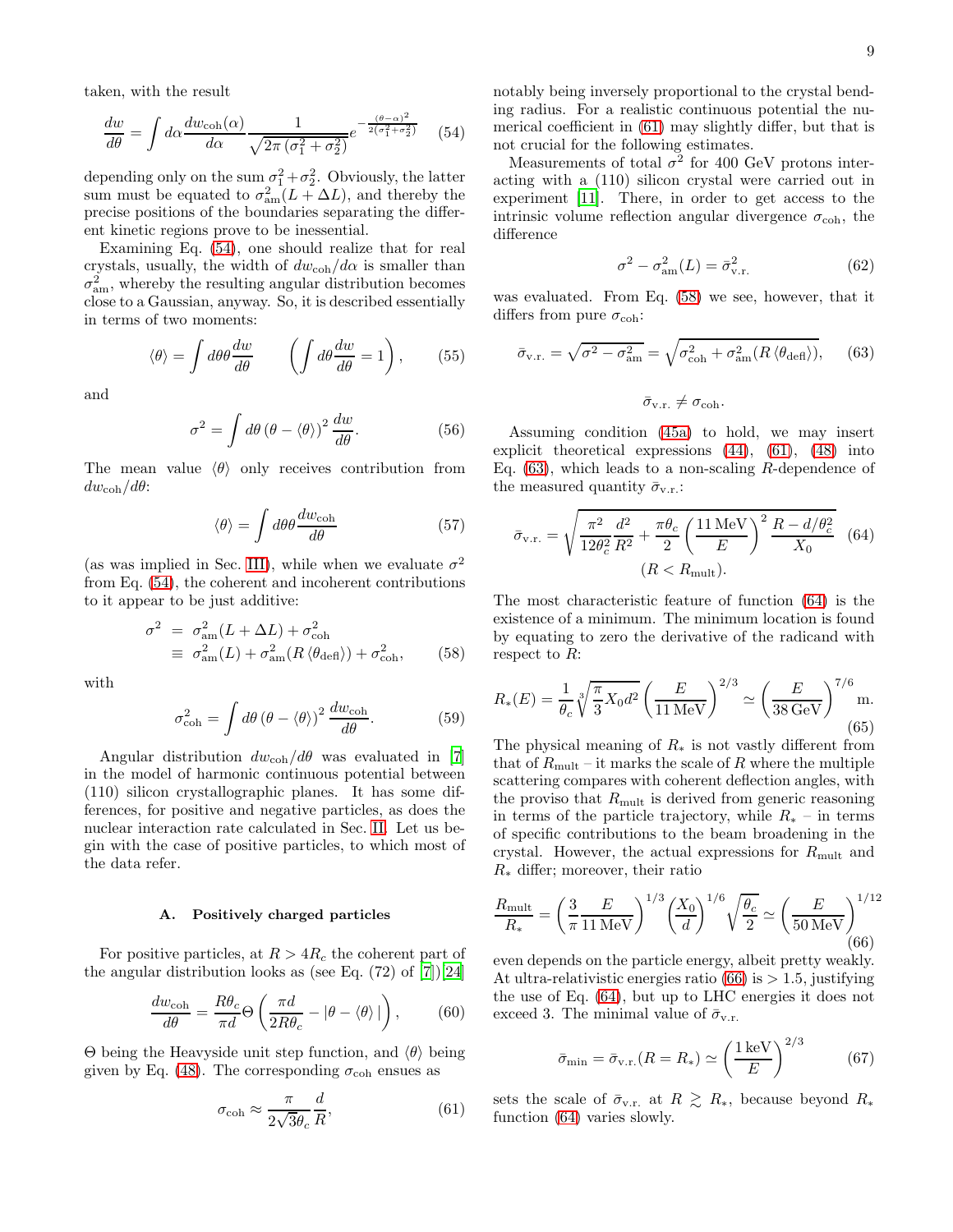The available data at  $E = 400$  GeV (presented in Fig. [6\)](#page-9-0) do not reach beyond  $R_{\text{mult}}$ , but do reach well beyond  $R_*$ , which according to Eq. [\(65\)](#page-8-6) equals

$$
R_*(400 \text{ GeV}) \approx 16 \text{ m.}
$$
 (68)

Around  $R_*$  the data show a flattening of the  $R$ dependence, but the point  $R = 35.71$  m closest to  $R_{\text{mult}}$ seems to resume the decrease of  $\bar{\sigma}_{v.r.}$ , which is rather unexpected. It must be noted that at this value of R the final beam shape qualitatively changes – there develops a thrust in the elsewhere Gaussian profile, extending to the side of the crystal bending, though not as far as to the channeling angle  $L/2R$  (see in [\[11\]](#page-10-15) Fig. 3, left panel). That component is not associated with volume reflection, and is conventionally attributed to volume capture, but still remains a poorly understood phenomenon (see, e.g., [\[5](#page-10-4), [15\]](#page-10-19)). Besides particle capture to the channeling regime, one can in principle imagine other mechanisms of particle drag to the side of the crystal bending, e. g., being due to detention of a fraction of protons on the top of a curved potential barrier, containing an area of strong multiple scattering. In either case, it is not very surprising that an additional component arises as  $R$  approaches  $R_{\text{mult}}$ .

Concerning the observed reduction of  $\bar{\sigma}_{v,r}$ , compared to the theoretical prediction [\(64\)](#page-8-4) at  $R = 35.71$  m, one might say that in view of the final beam profile non-Gaussianity, as well as the ambiguity of the separation of volume reflected and volume captured fractions, our description neglecting the volume capture is invalidated as a whole, at least for description of  $\bar{\sigma}_{v.r.}$ . On the other hand, the volume captured fraction comprises only 6% of the particles, and the volume reflected fraction is still Gaussian, whereas the discrepancy with the theory by a factor of  $\sim$  2 appears to be exceedingly large.

In the search of an explanation to the encountered discrepancy, we must pay attention to the fact that at evaluation of a difference between two close quantities the experimental errors enhance. Evaluating propagation of errors for  $\bar{\sigma}_{v,r}$ , defined by Eq. [\(63\)](#page-8-3), we strictly derive

$$
\sqrt{(\sigma \pm \delta \sigma)^2 - (\sigma_{\text{am}} \pm \delta \sigma_{\text{am}})^2} = \bar{\sigma}_{v.r.} \pm \delta \bar{\sigma}_{v.r.}, \qquad (69)
$$

<span id="page-9-2"></span>with

<span id="page-9-1"></span>
$$
\delta\bar{\sigma}_{v.r.} = \frac{\sqrt{(\sigma \delta \sigma)^2 + (\sigma_{am} \delta \sigma_{am})^2}}{\bar{\sigma}_{v.r.}} \qquad (70a)
$$

$$
\approx \frac{\sigma_{am}}{\bar{\sigma}_{v.r.}} \sqrt{(\delta \sigma)^2 + (\delta \sigma_{am})^2} \qquad (if \sigma_{am} > \bar{\sigma}_{v.r.}). \qquad (70b)
$$

Now, for the point at  $R = 35.71$  m the prefactor  $\sigma_{\rm am}/\bar{\sigma}_{\rm v.r.}$  in Eq. [\(70b\)](#page-9-1) amounts ~ 5, but the experimental error for  $\bar{\sigma}_{v,r}$  is quoted to be as small as  $\delta \bar{\sigma}_{v,r} =$ <br> $\sqrt{0.112 + 0.002}$  urad = 0.14 urad being comparable to  $\sqrt{0.11^2 + 0.09^2}$   $\mu$ rad = 0.14 $\mu$ rad, being comparable to  $\delta\sigma_{\text{am}} = 0.11\mu\text{rad}$ . Thus, probably, the error propagation factor of 5 yet needs to be added for this point, and for consistency – for the preceding two points as well [\[25\]](#page-11-4).



<span id="page-9-0"></span>FIG. 6: Subtracted final beam angular width vs. the crystal bending radius, for  $E = 400$  GeV protons in a  $L = 2$  mm silicon crystal. Solid curve – theoretical prediction (Eq. [\(64\)](#page-8-4)). Dashed curve – with experimental  $\langle \theta_{\text{def}} \rangle$ . Dotted curve – pure  $\sigma_{\rm coh}$ . Blue points – experimental data [\[11](#page-10-15)]. Gray error bars – evaluated by Eq. [\(70\)](#page-9-2).

The error bars modified in this way are displayed in Fig. [6](#page-9-0) by gray color. The theoretical curve, in turn, may shift somewhat lower (see the dashed curve in Fig. [6\)](#page-9-0) if instead of  $\theta_{\text{lim}}$  one uses the empirically determined  $\langle \theta_{\text{def}} \rangle$ , as in Fig. [4.](#page-6-2) Therewith, the discrepancy between experiment and the theory appears to be just within one standard deviation. Formally, it may even comply with  $\sigma_{\rm coh}$  as well (the dotted line in Fig. [\(6\)](#page-9-0)), but in the light of the foregoing analysis, that seems unlikely.

#### B. Negatively charged particles

Experimental data for negative particles at present are too scarce to allow phenomenological investigations of  $\bar{\sigma}_{v.r.}^2$ , so we will describe for them the situation in general terms.

First of all, for negatively charged particles the expression for  $\sigma_{\rm coh}(R)$  somewhat differs, though its Rdependence remains close to  $1/R$ , up to logarithmic factors. Secondly, in this case we have  $\Delta \sigma_{\text{am}}^2 \propto \langle \Delta L \rangle < 0$ . Therefore, the expression for  $\bar{\sigma}_{v,r}^2$  for negative particles is similar to the radicand of Eq. [\(64\)](#page-8-4), only with a negative coefficient at the second term. That implies that for negative particles  $\bar{\sigma}_{v.r.}^2$  changes sign and becomes negative for sufficiently large  $R$ . That is the salient feature of the final beam angular distribution for negative particles, which would be interesting to verify experimentally.

The second remark is that since  $\sigma_{\text{coh}}$  for positively and for negatively charged particles differ, in general it is not as straightforward to compare the broadenings for positive and negative particles, as that was the case with the rate of inelastic nuclear interactions. However, in the region  $R > R_c$  where  $\sigma_{coh}$  gets relatively small, that must already be possible. The simplest way of pinning down  $\sigma_{\rm coh}$ , though, is to measure both angular beam broadening components perpendicular and parallel to the family of the active atomic planes.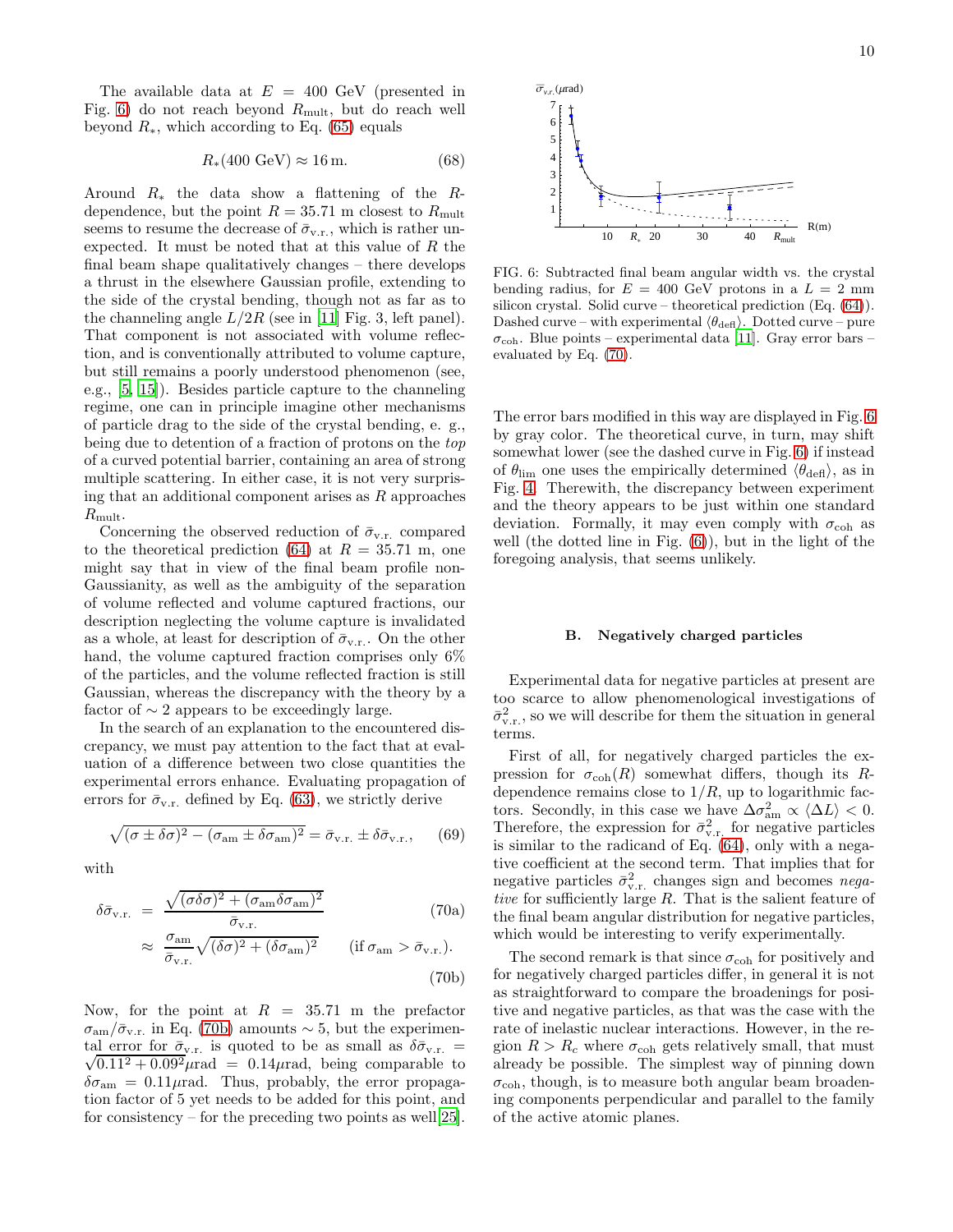## <span id="page-10-6"></span>VI. SUMMARY AND CONCLUSIONS

In the present article we were concerned with the problem of incoherent nuclear scattering at volume reflection. This problem belongs to the category of combined potential and stochastic motion, which is complicated even in the radial 1d case, hampering advances without a numerical simulation. However, it turned out that small (perturbatively tractable) multiple scattering limit covers the practically most important region  $R_c \ll R < R_{\text{mult}}(E)$ , with  $R_{\text{mult}}(E)$  defined by Eq. [\(46\)](#page-5-4). There, by analytic means we attained a simple relation that the difference between the probability of nuclear interactions of a proton in a bent crystal and in an amorphous target is proportional to the product of the beam mean deflection angle and the crystal bending radius  $(Eqs. (6), (34), (39)).$  $(Eqs. (6), (34), (39)).$  $(Eqs. (6), (34), (39)).$  $(Eqs. (6), (34), (39)).$  $(Eqs. (6), (34), (39)).$  $(Eqs. (6), (34), (39)).$  $(Eqs. (6), (34), (39)).$ That relation exploits only the local character of nuclear interactions and the periodicity of the atomic planes, and does not resort to any parameterization for the continuous potential, such as the parabolic approximation used in our earlier treatment of the volume reflection [\[7\]](#page-10-9).

Our perturbative prediction for positive particles was confronted with the experimental data [\[6](#page-10-18)], [\[11\]](#page-10-15), both for the rate of inelastic nuclear interactions (Fig. [5\)](#page-7-1) and for the volume-reflected beam broadening (Fig. [6\)](#page-9-0). The theoretical predictions are in an encouraging agreement with the data, though some unclear phenomena still remain on edges of measurement intervals.

The utility of the predicted correction is twofold. Firstly, it may be just a noticeable correction which needs account. With the trend to decrease L in order to reduce the background from useless multiple Coulomb scattering, the relative significance of the crystal curvature dependent nuclear scattering must increase. Secondly, upon accumulation of our experience on behavior of volume reflection at different experimental conditions it may grow into a method of monitoring the state of the volume reflection dynamics inside the crystal. The guiding principle here must be, basically, that the greater the nuclear scattering difference, the more robust the volume reflection dynamics.

In conclusion, let us point out that besides the domain  $R < R_{\text{mult}}$  which matters most for the accelerator applications, it is also of scientific interest to understand the particle passage process under conditions  $R \gtrsim R_{\text{mult}}$ , where volume reflection merges with the volume capture. In Secs. [III,](#page-5-0) [V](#page-7-0) we tried to give some qualitative insight into these issues. The results obtained in the present article may also serve as a guide for more fundamental computer simulations.

- <span id="page-10-0"></span>[1] V.M. Biryukov, Yu.A. Chesnokov, V.I. Kotov. Crystal Channeling and its Application at High-Energy Accelerators. Springer, Berlin, 1996;
- <span id="page-10-1"></span>[2] A.M. Taratin, S.A. Vorobiev, Nucl. Instrum. Methods B 26 (1987) 512; A.G. Afonin et al., ibid. 234 (2005) 14; V.M. Biryukov et al., ibid. 234 (2005) 23; V. Shiltsev et al., In: Proc. of IPAC-2010.
- <span id="page-10-2"></span>[3] W. Scandale et al., Phys. Rev. Lett. 102 (2009) 084801.
- <span id="page-10-3"></span>[4] V. Tikhomirov, Phys. Lett. B 655 (2007) 217; W. Scandale et al., Phys. Lett. B 682 (2009) 274; W. Scandale et al., EPL 93 (2011) 56002.
- <span id="page-10-4"></span>[5] A.M. Taratin and W. Scandale. Nucl. Instrum. Methods B 262 (2007) 340.
- <span id="page-10-18"></span>[6] W. Scandale et al., Nucl. Instrum. Methods B 268 (2010) 2655.
- <span id="page-10-9"></span>[7] M.V. Bondarenco, Phys. Rev. A 82 (2010) 042902.
- [8] M.V. Bondarenco, In: Proceedings of Channeling-2010 Int. Conf.; [arXiv:1103.0770.](http://arxiv.org/abs/1103.0770)
- <span id="page-10-11"></span>[9] I.S. Gradshteyn, I.M. Ryzhik, Tables of Integrals, Series and Products, 5th edn. Academic Press, San Diego, 1980; T.M. Apostol. Introduction to Analytic Number Theory. Springer, New York, 1976.
- <span id="page-10-12"></span>[10] F.W.J. Olver. Asymptotics and Special Functions. Academic Press, New York, 1974.
- <span id="page-10-15"></span>[11] W. Scandale et al., Phys. Rev. Lett. 101 (2008) 234801.
- <span id="page-10-17"></span>[12] W. Scandale et al., Phys. Lett. B 681 (2009) 233.
- <span id="page-10-16"></span>[13] S. Hasan et al. Nucl. Instrum. Methods B 269 (2011) 612.
- <span id="page-10-13"></span>[14] G.R. Lynch and O.I. Dahl. Nucl. Instrum. Methods B 58 (1991) 6; K. Nakamura et al. (Particle Data Group), Review of Particle Physics. J. Phys. G 37 (2010) 075021.
- <span id="page-10-19"></span>[15] V.M. Biryukov. Nucl. Instrum. Methods B 267 (2009)

2457.

- <span id="page-10-5"></span>[16] At typical beam energy  $E \simeq 400$  GeV (CERN SPS) entailing  $\theta_c \sim 10^{-5}$  rad, and at optimal radius  $R \sim 10$  m, this longitudinal scale amounts to  $R\theta_c \sim 10^{-1}$  mm.
- <span id="page-10-7"></span>[17] For a silicon crystal, that corresponds to planar orientaton (110), which is most frequently used in experiments on volume reflection. Another used case is planar orientation (111), involving 2 non-equidistant planes within the period. Extension to that case is straightforward and will be considered later in this section.
- <span id="page-10-8"></span>[18] For silicon (Z = 14), the atomic K-shell radius is  $r_B/Z \sim$  $0.03\AA$ , which is quite small compared to the interplanar distance  $d \sim 2\AA$ . To knock out a K-shell electron, a relativistic charged particle must pass at a distance from the electron yet much smaller than  $r_B/Z$ . Thus, to ionize the K-shell, the charged particle has to pass through a really close vicinity of the atomic nucleus, and in this respect the process is similar to a nuclear interaction.
- <span id="page-10-10"></span>[19] In this article, we choose the angle counting direction so that volume reflection angles (opposite in sign to the crystal bending direction) were positive. In the literature it is more conventional to choose the channeling angles positive, while volume reflection angles are then negative. But in our problem we only deal with the volume reflection angles, which moreover enter to the observable  $\Delta L$ linearly, so we permit ourselves to alter the convention.
- <span id="page-10-14"></span>[20] This formula was established based on experiments with hadronic projectiles, which we are exactly interested in for volume reflection applications. In fact, for hadronic projectiles nuclear elastic (diffractive) scattering contributes to the angular diffusion as well, but still in the literature the whole process is called multiple Coulomb